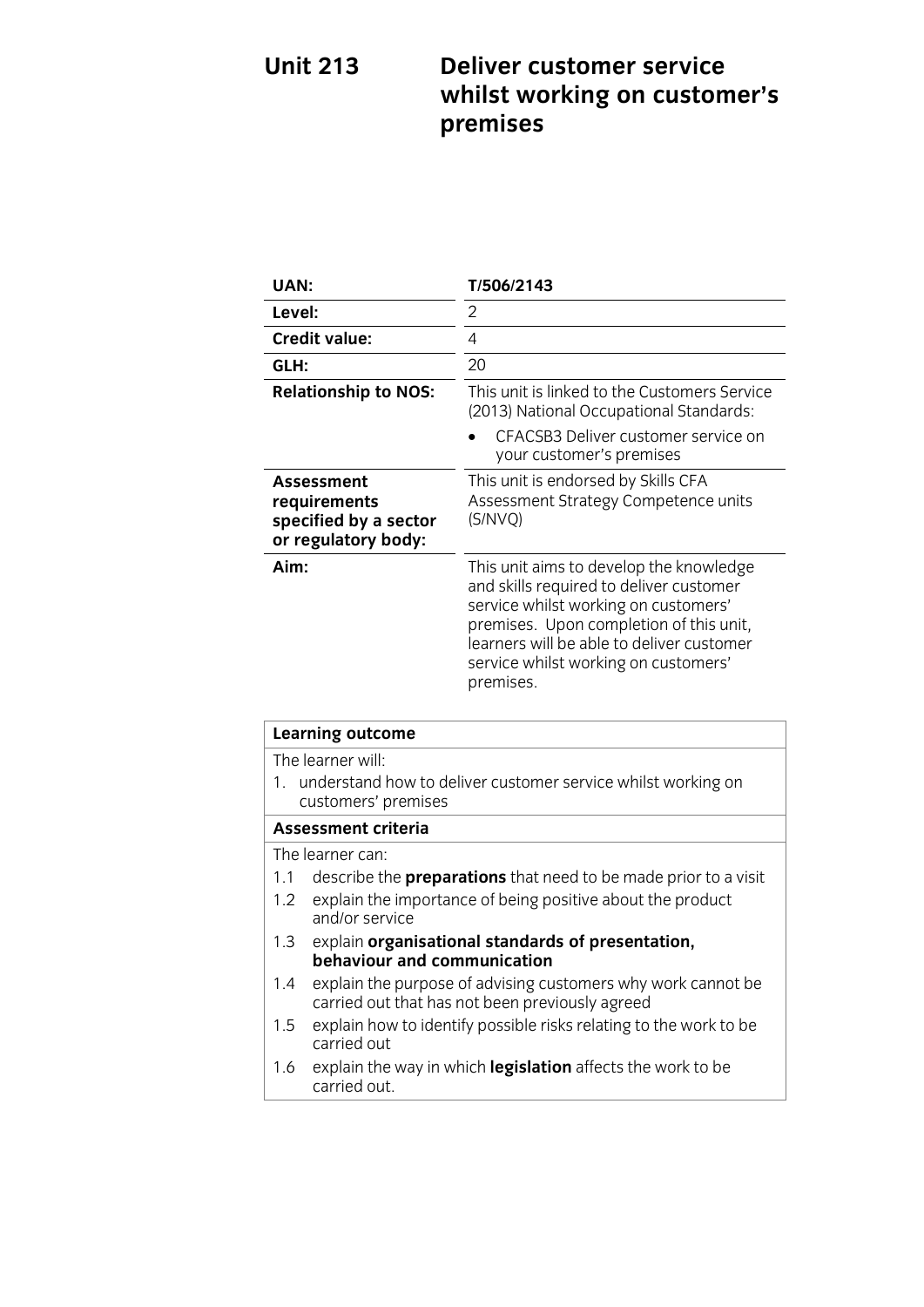## **Assessment guidance**

### **Preparations:**

 $\overline{a}$ 

- preparing paperwork and/or materials<br>• making a pre-call to confirm the visit
- making a pre-call to confirm the visit
- checking the schedule<br>• packing materials for d
- packing materials for delivery

# **Organisational standards of presentation, behaviour and**

- **c** dress code • dress code<br>• uniform to
- uniform to be worn
- any special dress code when entering a customer's premises eg shoes, gloves, PPE
- behaviour including language to be used and what should not<br>be used be used

- **Legislation:**<br> **Legislative Act**<br> **Legislative Act** 
	- Equality Act
	- Data Protection Act

- **Evidence may be supplied by:**<br> **e** professional discussion
	- questioning
	- reflective account
	- organisational standards of presentation, behaviour and
	- <u>communication</u>

## **Learning outcome**<br>The learner will:

 $\overline{2}$  he chloted. 2. be able to deliver customer service whilst working on customers' premises<br>Assessment criteria

The learner can:

### 2.1 Identify themselves to customers

- 2.2 take action to ensure that customers know when, why and for how long work will be carried out on their premises
- 2.3 confirm with customers the nature of work to be carried out on their premises
- 2.4 keep customers informed of progress, delays, variations to work to be carried out and follow up needed
- 2.5 treat customers, their premises and property with consideration
- 2.6 confirm that the customer is satisfied with the outcome
- 2.7 maintain their own **personal safety and security** and that of  $\frac{1}{2}$  mustomers whilst on customers' premises customers whilst on customers' premises.